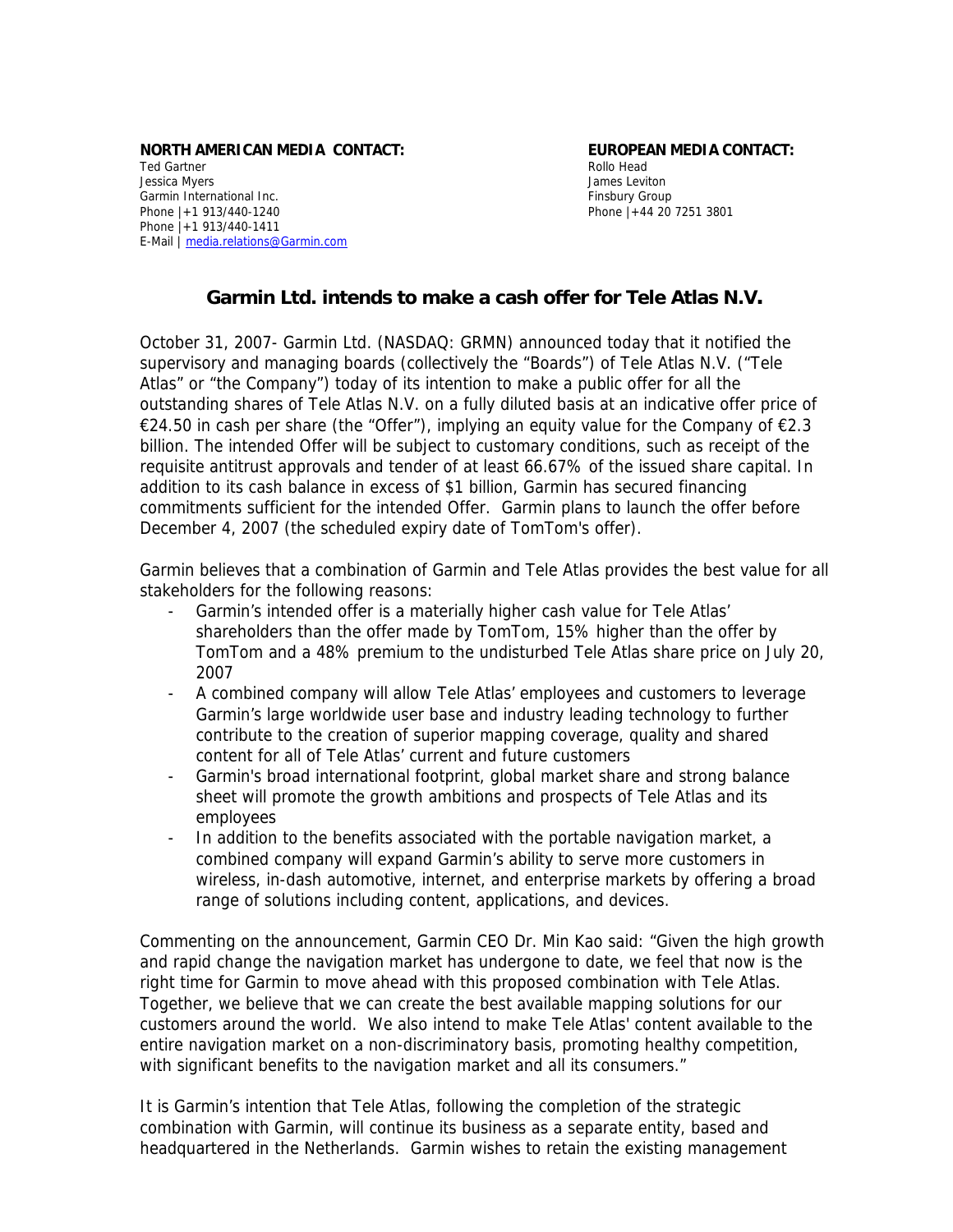team and all of the Tele Atlas employees and would welcome them into its global family of nearly 8,000 employees. It also strongly believes that the increased scale of operations of the proposed combination will offer exciting and enhanced career opportunities to Tele Atlas' employees and will create additional jobs in the Netherlands.

Calls were placed earlier today by Garmin executives to Tele Atlas executives. Prior to this there has been no contact between the two companies or their respective advisers concerning a strategic combination. In accordance with section 9d(2) of the Dutch Securities Market Supervision Decree 1995 (Besluit toezicht effectenverkeer 1995, the "Decree"), Garmin has invited the Boards to meet with Garmin management within 7 days to discuss the intended Offer and to determine whether the intended Offer could receive the support and recommendation of each of the Boards. Garmin prefers that the intended Offer be supported by each of the Boards but such support and recommendation is not a condition to launching and consummating the Offer.

Garmin is a leading, worldwide provider of navigation, communications and information devices with subsidiaries in the United States, Canada, Taiwan, the United Kingdom, Germany, France, Brazil and Singapore with pending acquisitions in Denmark, Italy and Spain. Through its operating subsidiaries the company designs, develops, manufactures and markets a diverse family of hand-held, portable and fixed-mount GPS-enabled products and other navigation, communications and information products. Garmin's projected FY 2007 revenues are nearly US\$3 billion, and the company expects to ship more than 10 million devices in 2007. Garmin sells its products through a worldwide network of approximately 3,000 independent dealers and distributors in approximately 100 countries.

This is an announcement in accordance with section  $9b(2)(b)$  and section  $9d(2)$  of the Decree.

Garmin's key advisers are Credit Suisse Securities (USA) LLC, Wachovia Capital Markets LLC, Allen & Overy, Cleary Gottlieb Steen & Hamilton LLP, Ernst & Young, KPMG and Finsbury.

Garmin executives will discuss this transaction today at 10.00 CST/11.00 EST/15.00 GMT/16.00 CET during its third quarter earnings call. For more information, visit [http://www8.Garmin.com/aboutGarmin/invRelations/irCalendar.html.](http://www8.garmin.com/aboutGarmin/invRelations/irCalendar.html)

### **Important Information**

Not for release, publication or distribution in whole or in part in Canada, Australia, Japan or Italy. In connection with the proposed Offer, Garmin expects to produce definitive offer materials, including an Offer Memorandum pursuant to Dutch law. Investors are urged to read any documents regarding the proposed Offer if and when they become available because they will contain important information regarding the proposed Offer. Investors will be able to obtain copies of such documents from Garmin, free of charge, once they are available. This announcement shall not constitute an offer to buy or the solicitation of an offer to sell any securities, nor shall there be any purchase of securities in any jurisdiction in which such offer, solicitation, purchase or sale would be unlawful prior to registration or qualification of the proposed Offer under the securities laws of any such jurisdiction. The information on Tele Atlas in this press release has been sourced from public disclosure by Tele Atlas and has not been verified by Garmin.

## **About Garmin Ltd.**

Through its operating subsidiaries, Garmin Ltd. designs, manufactures, markets and sells navigation, communication and information devices and applications – most of which are enabled by GPS technology. Garmin is a leader in the consumer and general aviation GPS markets and its products serve aviation, marine, outdoor recreation, automotive, wireless and OEM applications. Garmin Ltd. is incorporated in the Cayman Islands, and its principal subsidiaries are located in the United States, Taiwan and the United Kingdom. For more information, visit Garmin's virtual pressroom at